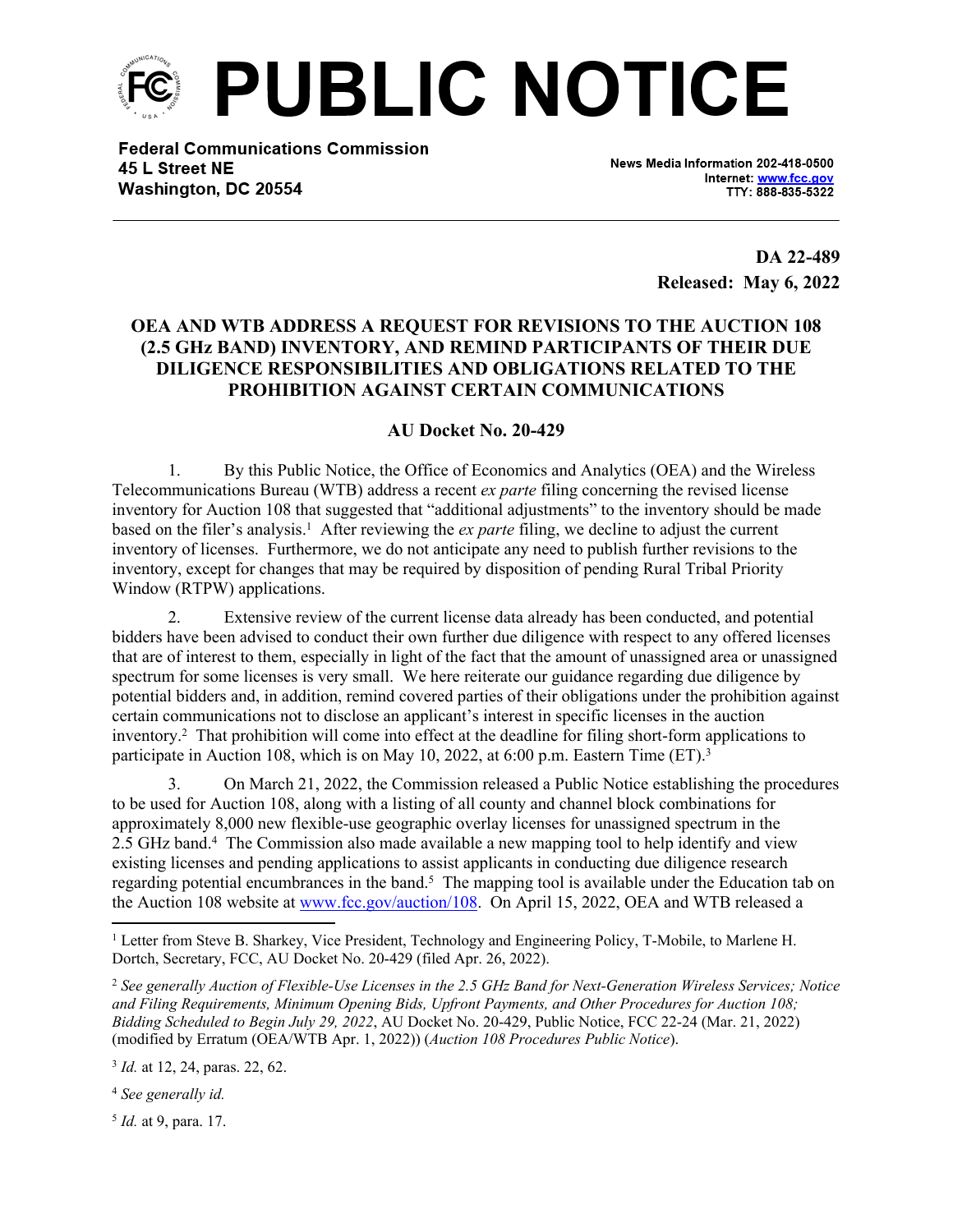Public Notice updating the inventory listing of new overlay licenses.<sup>6</sup> That Public Notice has been posted on the Auction 108 website, and those revisions have been incorporated into the Commission's mapping tool.

4. We remind interested parties that they must conduct their own due diligence regarding Auction 108 licenses when determining the suitability of any particular license for any particular use. The revised listing of available licenses reflects a careful application of the *Auction 108 Procedures*  Public Notice criteria.<sup>7</sup> The reported data is not, however, a representation with respect to the suitability of any available spectrum for any particular use. Consequently, interested parties must rely on their own due diligence for purposes of participating in the auction.

5. As noted in the *Auction 108 Auction Procedures Public Notice*: "The extent to which the available white space in the overlay licenses is considered useful or available by any particular bidder may vary greatly, depending upon the specific business plans of the bidder, the likelihood of existing encumbrances being removed, and whether the bidder is the licensee or lessee of the encumbering spectrum."<sup>8</sup> A substantial number of licenses in the Auction 108 inventory have very small amounts of unassigned area or unassigned spectrum. The details in each case may or may not be of significance to a potential use of the spectrum. Interested parties therefore should consult the Universal Licensing System (ULS) to confirm all information in the mapping tool and to determine the amount of white space available.

6. We further remind interested parties that pending applications filed in the Rural Tribal Priority Window may affect the final licenses available for bidding in Auction 108. Licenses granted through applications received during the RTPW will have incumbent status vis-à-vis licenses awarded in Auction 108.<sup>9</sup> In other words, any winning bidder awarded a license in Auction 108 will not be allowed to operate within the license area of a successful RTPW applicant, even if that RTPW application remains pending at the time of issuance of the overlay license. In the event that the grant of a Rural Tribal Priority Window application results in a county/channel block combination having no unassigned spectrum, the Commission will announce the removal of the affected license(s) from the auction inventory.

7. We caution parties subject to the Commission's prohibition against certain communications to consider the risks posed by any communications regarding specific licenses in Auction 108 once the prohibition is in effect. The prohibition will come into effect at the deadline for filing short-form applications to participate in Auction 108, which is on May 10, 2022, at 6:00 p.m. ET. The *Auction 108 Procedures Public Notice* describes in detail the rule that prohibits a covered party from "communicating . . . in any manner the substance of their own, or each other's, or any other applicants' bids or bidding strategies."<sup>10</sup>

9 *Id*. at 14, para. 9.

<sup>10</sup> *See* 47 CFR § 1.2105(c).

<sup>6</sup> *See generally Revision of Inventory for Auction of Flexible-Use Licenses in the 2.5 GHz Band for Next-Generation Wireless Services (Auction 108)*, AU Docket No. 20-429, Public Notice, DA 22-419 (April 15, 2022) (*Auction 108 Revised Inventory Public Notice*).

<sup>&</sup>lt;sup>7</sup> Staff has analyzed the county/channel combinations that T-Mobile believes should be removed from inventory and concluded that the licenses for those counties and channels are properly in inventory. For the counties in Georgia, South Carolina, and Texas identified by T-Mobile, the cancellation of licenses after January 10, 2005 (the date geographic service areas were created), created unassigned spectrum in those counties and channels. For the counties in Indiana, North Dakota, South Dakota, and Oklahoma, our analysis shows that shapefiles of certain incumbent licenses do not line up precisely with county boundaries. As a result, there is unassigned spectrum in those counties and channels. A channel block/county combination is considered unavailable, and is therefore not included in the inventory, only if more than 99.9999% of the area within the county is fully encumbered by an existing license for that channel block. *See Auction 108 Procedures Public Notice* at 7, para. 8, n.26.

<sup>8</sup>  *Auction 108 Procedures Public Notice* at 53, para. 157.